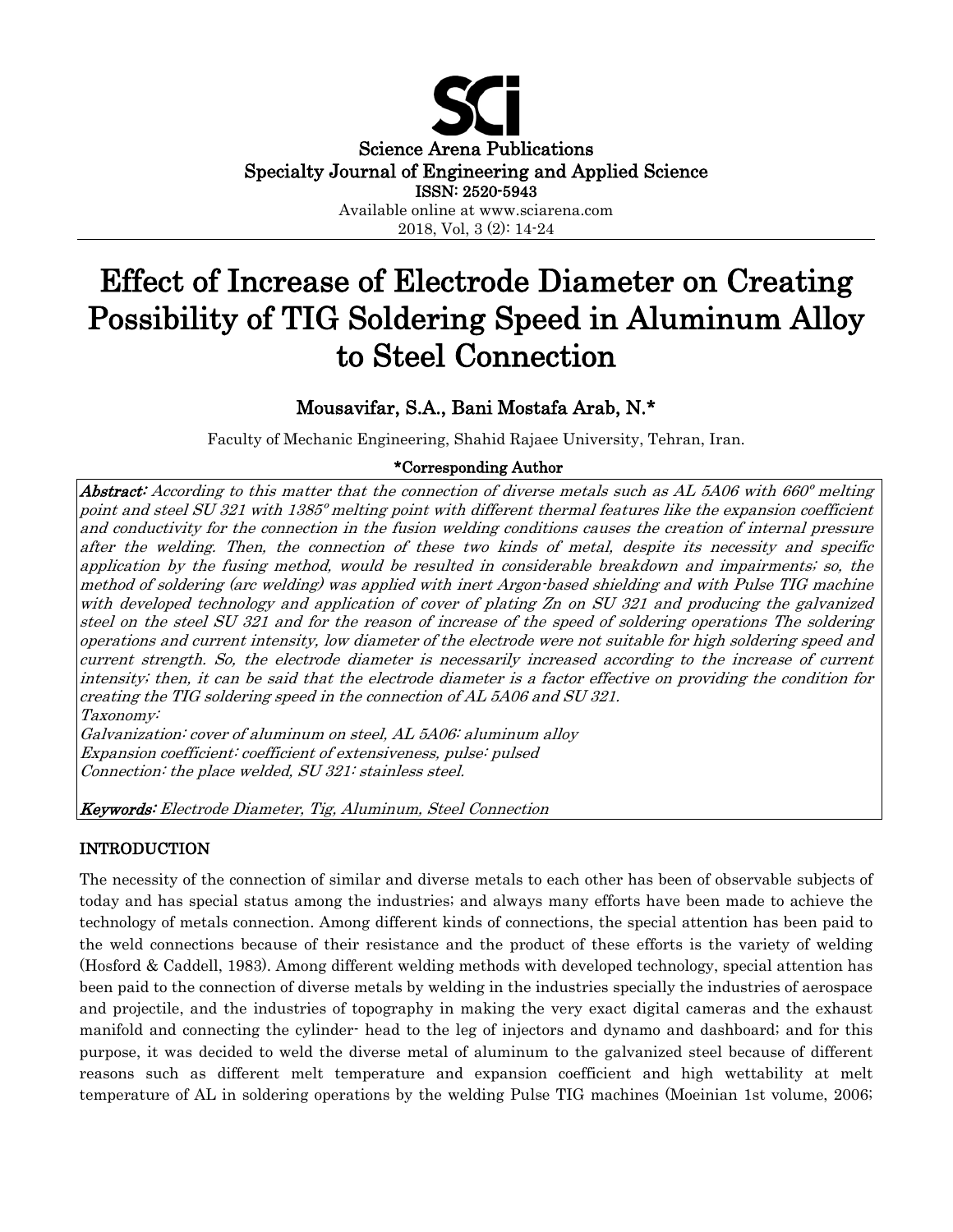Moeinian 3rd volume, 2006). With regard to the literature review of research, many studies was done in 2009 by the researchers of this industry like J.L.S, C.B.L, C.L.F, S.B.A, J.L, G.C, and L.Y; and these studies were carried out in regard of the connection of two diverse metals Aluminum Alloy and galvanized Steel by the use of Pulse TIG machines with different features such as '' connection of two diverse metals in different conditions'', ''suitable wettability of galvanized matter'', ''expansion of cable of welding the liquid aluminum on the surfaces of steel'', '' increase of efficiency and application of inert Argon in this soldering and protection of proper mechanical features of the matters in different conditions of speed of welding operations'' ; that in this welding, the most important parameters such as the increase of gas flow rate are considerable (Moeinian second volume, 2006). The gas flow rate is one of the most effective factors in the protection of connection quality at high speed and because, in literature review of the research, this kind of connection has been studied in the operations with high speed; so, this parameter was studied in this research due to its effect on the speed of operations of diverse metals connection (Muthupandi et al., 2003; Pollack, 1988).



Figure 1: Manner of preparation of segments for welding



Figure 2: Manner of preparation of fixed segments for welding

| <b>Table 1:</b> Features of TIG welding machine: Model 200PARSTIG AC/DC 200 |                                         |  |  |
|-----------------------------------------------------------------------------|-----------------------------------------|--|--|
| <b>200</b>                                                                  | Current maximum with lowest work        |  |  |
|                                                                             | factor                                  |  |  |
| $5 - 200$                                                                   | Current welding of DC ampere            |  |  |
| $5 - 200$                                                                   | Current welding of AC ampere            |  |  |
| 200                                                                         | Current welding with work factor of %35 |  |  |
| 120                                                                         | Current welding with work factor of %60 |  |  |
| 85                                                                          | Amount of DC voltage                    |  |  |
| 70                                                                          | Amount of AC voltage                    |  |  |
| Current balance, manual phase of low                                        | Modulation                              |  |  |
| amplitude of gas                                                            |                                         |  |  |
| ΗF                                                                          | Ignition system                         |  |  |
| Sinuous form                                                                | Wavy forms                              |  |  |

Table 1: Features of TIG welding machine- Model 200PARSTIG AC/DC 200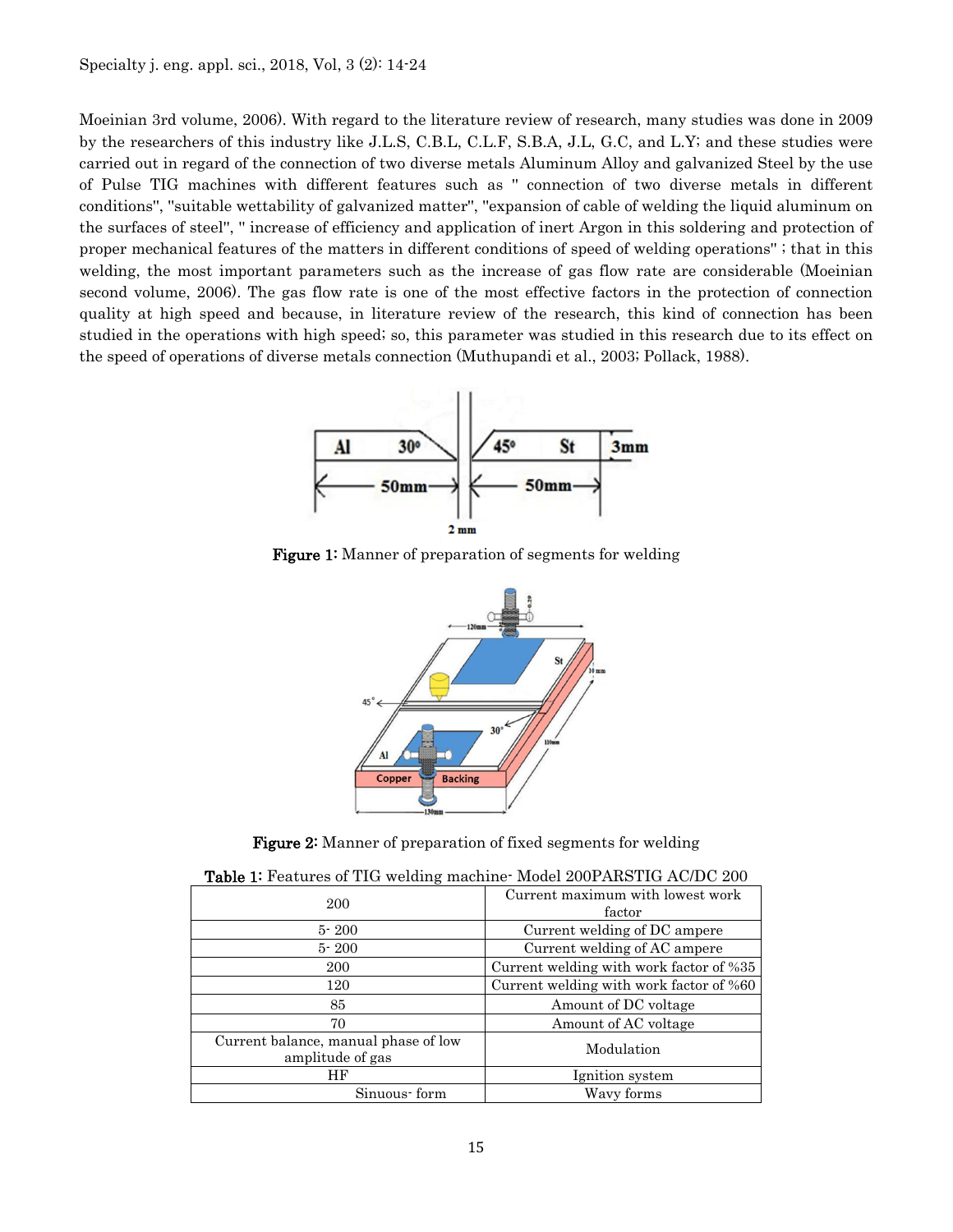

Figure 3: Look of segment of SU 321 tested for the analysis of chemical compound

| Row                          | Thickness*width<br>$A*B$ (mm*mm) | Cross sectional<br>area $S_0$ (mm <sup>2</sup> ) | offset $R_t$ 0.2% Mpa | Resistance proof of Final resistance of<br>$R_m$ Mpa | Elongation |
|------------------------------|----------------------------------|--------------------------------------------------|-----------------------|------------------------------------------------------|------------|
|                              | 12.58*2.97                       | 37.36                                            | 382                   | 609                                                  | 47         |
| Uncertainty of $U_E$ = +/-3% |                                  |                                                  |                       |                                                      |            |
|                              | Standard permissible limit       |                                                  |                       |                                                      |            |

Table 2: Result of testing the tensile of segment of SU 321 for evaluating its resistance

### Table 3: Results of analysis of chemical compound of SU 321 sheet (weight percent)

|       | Si   | Mn        |        | ັ       | $_{\rm Cr}$ | Mo   | Ni  | Al    | Co   | ∪u   |
|-------|------|-----------|--------|---------|-------------|------|-----|-------|------|------|
| 0.033 | 0.57 | $_{1.21}$ | 0.015  | < 0.003 | 17.1        | 0.09 | 9.1 | 0.019 | 0.01 | 1.09 |
| Nb    | Ti   |           | W      | Fe      |             |      |     |       |      |      |
| 0.017 | 0.38 | $_{0.10}$ | < 0.02 | Base    |             |      |     |       |      |      |



Figure 4: Look of segment of untested Al-5106

Table 4: Results of testing the tensile of segment of Al-5A06 for evaluating its resistance

| row | Thickness*width<br>A*B<br>$\text{(mm*mm)}$ |       | Cross sectional Resistance proof of Final resistance of<br>area $S_0$ (mm <sup>2</sup> )   offset $R_t$ 0.2% Mpa | $R_m$ Mpa | Elongation |
|-----|--------------------------------------------|-------|------------------------------------------------------------------------------------------------------------------|-----------|------------|
|     | $12.55*3.0$                                | 36.65 | 146                                                                                                              | 311       | 24.5       |
|     | Uncertainty of $U_E$ = +/-3%               |       |                                                                                                                  |           |            |
|     | Standard permissible limit                 |       |                                                                                                                  |           |            |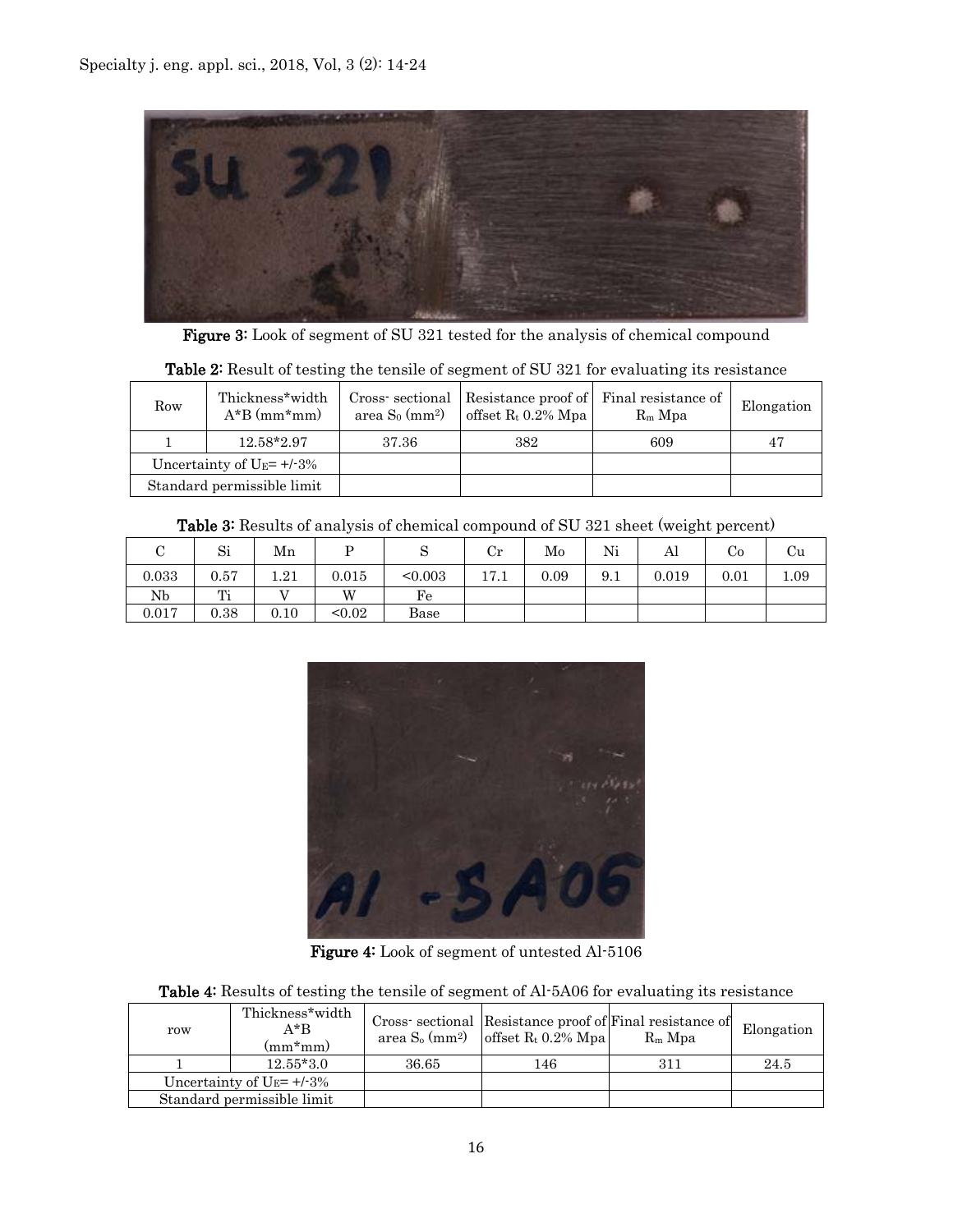| Si   | Fe      | Сu      | Mn    | Mg    | ∪r          | Ni    | Zn    | $\mathbf{m}$ | Be    | Uа               | ы     |
|------|---------|---------|-------|-------|-------------|-------|-------|--------------|-------|------------------|-------|
| 0.16 | 0.29    | 0.06    | 0.8   | 4.25  | 0.08        | 0.02  | 0.03  | 0.033        | Trace | Trace            | Trace |
| Pb   | Sn      | $S_{r}$ | - -   | Na    | Bi          | ÜΟ    | Zr    |              | Gx    | $_{\mathrm{Cd}}$ | Al    |
| 0.01 | < 0.005 | Trace   | 0.013 | Trace | $\rm 0.002$ | 0.003 | Trace | 0.003        | 0.003 | 0.004            | Base  |

Table 5: Results of analysis of chemical compound of Al 5A06 plate (weight percent)

| row | materials     | Al percent | Fe percent                    | Si percent | Zn percent                      | Explanation                         |  |  |  |  |
|-----|---------------|------------|-------------------------------|------------|---------------------------------|-------------------------------------|--|--|--|--|
|     | Al 5a06       | Base       | 0.29                          | 0.16       |                                 | The mount of mentioned percent of   |  |  |  |  |
|     |               |            |                               |            | 0.03                            | aluminum exists in the segment.     |  |  |  |  |
|     | <b>SU 321</b> |            |                               | 0.57       |                                 | The aluminum with galvanized        |  |  |  |  |
| 2   |               | 0.019      | Base                          |            |                                 | cover or No Clock Flux is provided. |  |  |  |  |
|     | Al Si 4047    |            |                               |            |                                 | The mount of mentioned percent of   |  |  |  |  |
|     |               | Rem        | < 0.05<br>$0.3 - 0.6$<br>0.35 |            | aluminum exists in the segment. |                                     |  |  |  |  |

Table 6: Comparison of compounds of segments and filler

Table 7: Electrode diameter at different welding speeds

| Soldering speed (s) | $80 \text{mm/s}$ | $100 \text{mm/s}$ | $120$ mm/s       | $165$ mm/s       |
|---------------------|------------------|-------------------|------------------|------------------|
| Electrode diameter  | 1.6 mm           | $1.6~\mathrm{mm}$ | $2.4 \text{ mm}$ | $2.4 \text{ mm}$ |

#### Procedure

In the connection of these two diverse metals, a segment of stainless steel SU 321with dimensions of 120mm×50mm×3mm and slat angle of 45º and melting point of 1385º and a segment of Aluminum Alloy with dimensions of 120mm×50mm×3mm in the slat angle of 30º and melting point of 660º and a filler of Al Si 4047 with different diameters of 2mm and 3mm were selected and after plating the stainless steel by the use of Zn and its galvanization for the purpose of assimilating the melting point of steel with the one of Aluminum alloy and providing the condition for the connection and (copper- fastener with dimensions of 130mm×110×10mm and with slope angle of 120mm×8mm×0.5mm for controlling the segments temperature) and with a fixture equipped with two plate fixatives and the tractor including the torch equipped with the speed control systems; and the safety equipment such as crash helmet, gloves, shoes, and specific clothes were prepared. Then, the welding operation was done by the use of inert argon gas with a nozzle with different diameters for the protection of quality of soldering and the Pulse TIG AC- DC – Model 200 Pars welding machine with different speeds were provided for evaluating the possibility of soldering operations with further speed and efficiency; and after machining the welded segments, for doing the tensile and microhardness test operations, the Imstron4208 tensile and Bohler micromet11 microhardness testers were applied respectively for testing the tensile and microhardness of the welded segments (Zandi, 2008).



Figure 5: Chart of input heat at different welding speeds



Figure 6: Chart of gas flow rate at different welding speeds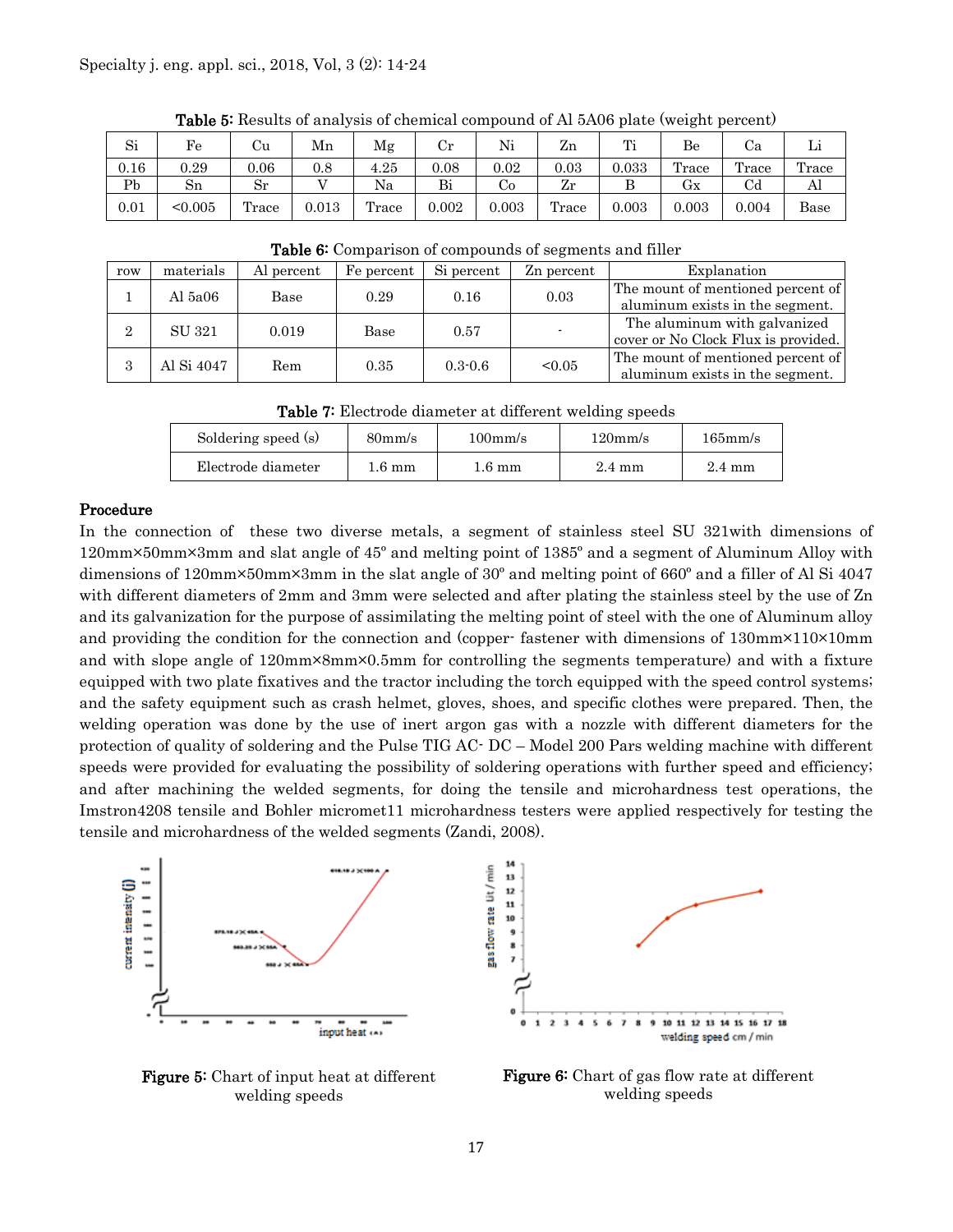

Figure 7: Chart of nozzle diameter at different welding speeds



**Figure 9:** Effect of welding speed on **Figure 10:** Chart of increase of current speeds Figure 10: Chart of intensity with different speeds microhardness of connection



Figure 11: Segment welded from the head with speed of 8 current intensity of 45A and filler of 2mm



Figure 8: Chart of torch angle with segment surface at different



Figure 10: Chart of increase of current



Figure 12: Segment welded from the head with speed of cm/min, 10cm/min, current intensity of 55A and filler of 2mm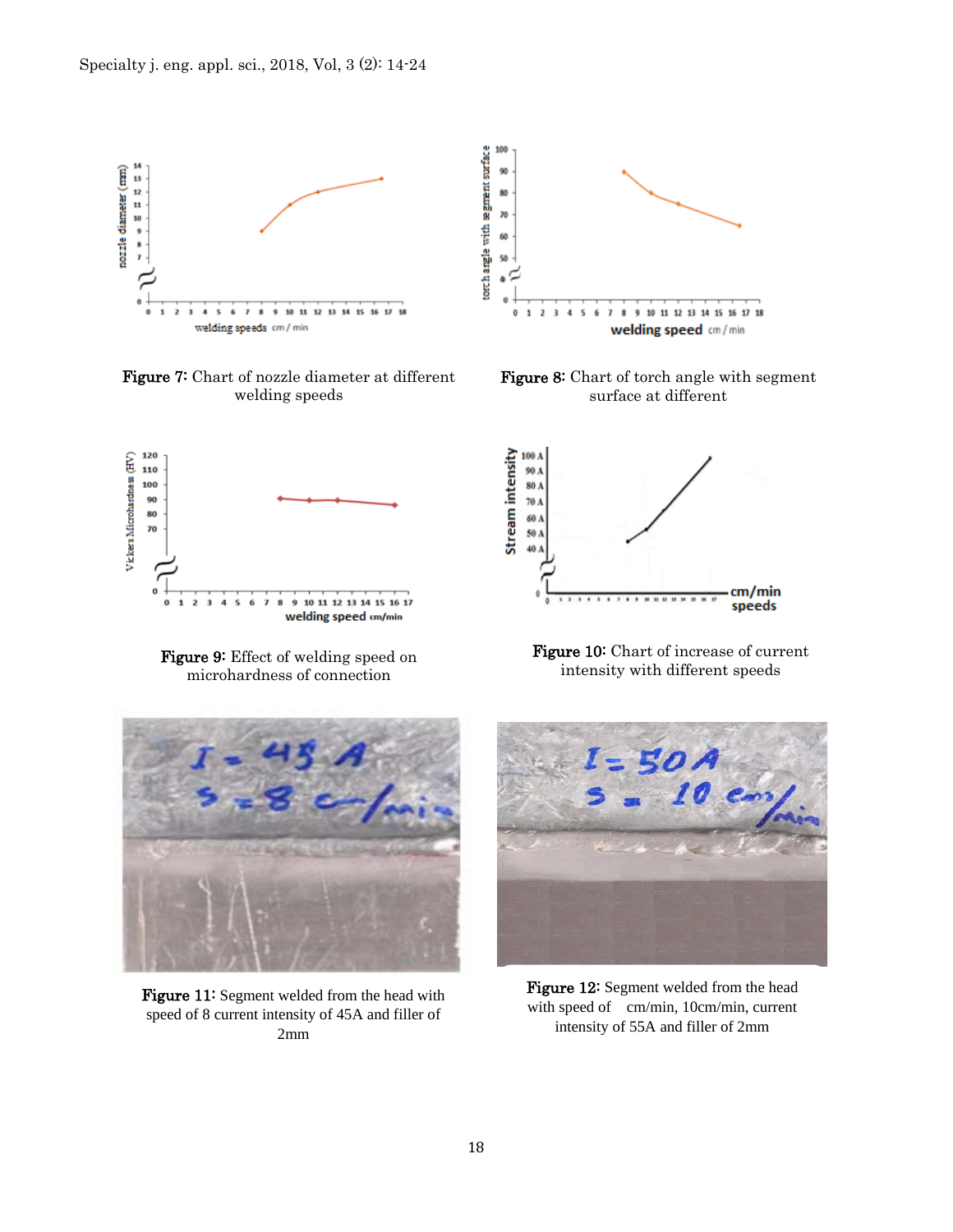

Figure 13: Segment welded from the head with with speed of 16.5cm/min, current intensity of 3mm 100A and filler of 3mm



Figure 14: Segment welded from the head speed of 12cm/min, current intensity of 65A and filler

Figure 15: Sample of tensile testing of segments with regard to the standard ASTM E8M (2011)



Figure 16: Upper look of segment with speed of 8cm/min prepared before tensile test

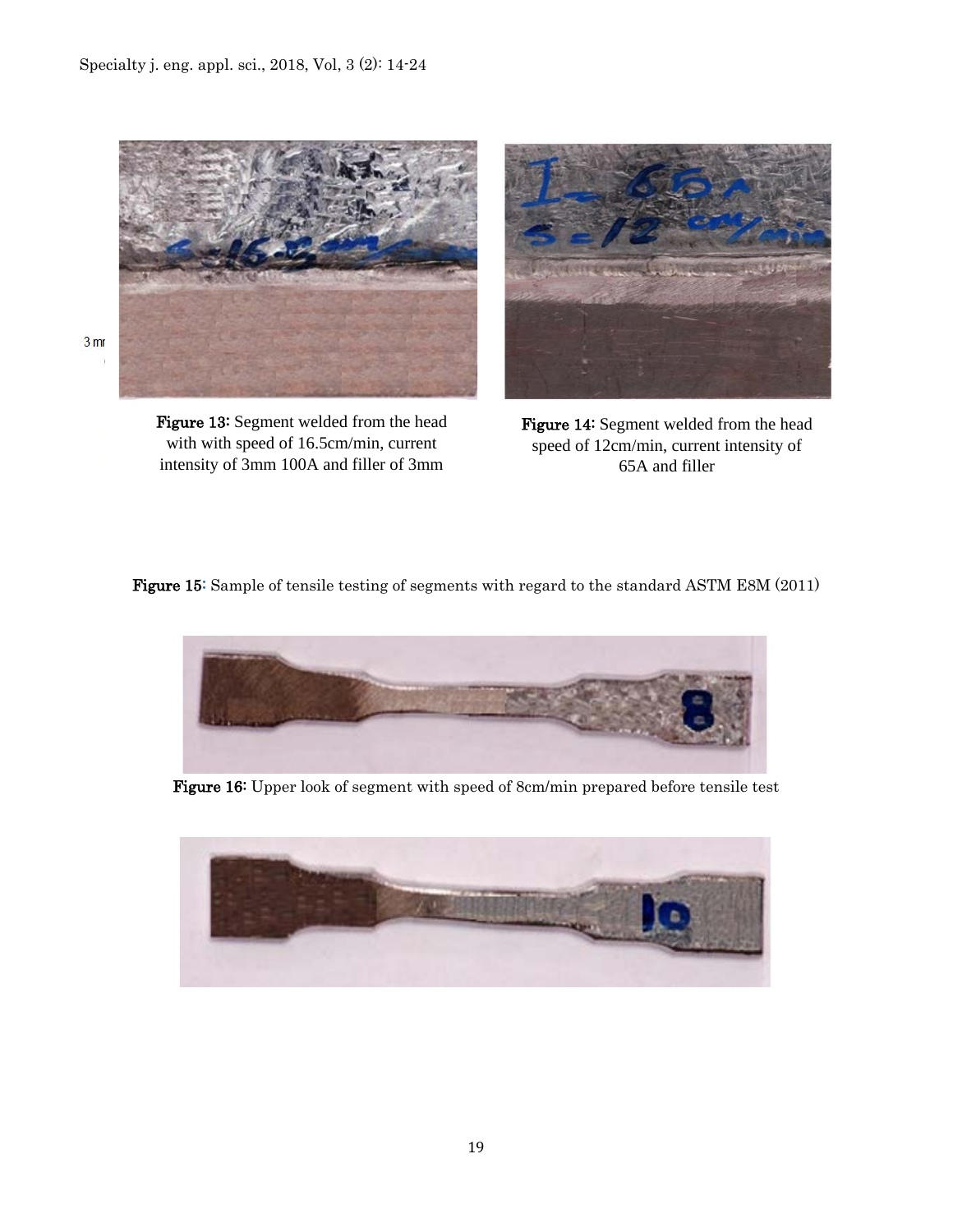Figure 17: Upper look of segment with speed of 10 cm/min prepared before tensile test



Figure 18: Upper look of segment with speed of 12 cm/min prepared before tensile test



Figure 19: Upper look of segment with speed of 16 cm/min prepared before tensile test





Figure 20: Upper and lower look of segment with speed of 8cm/min prepared after tensile test

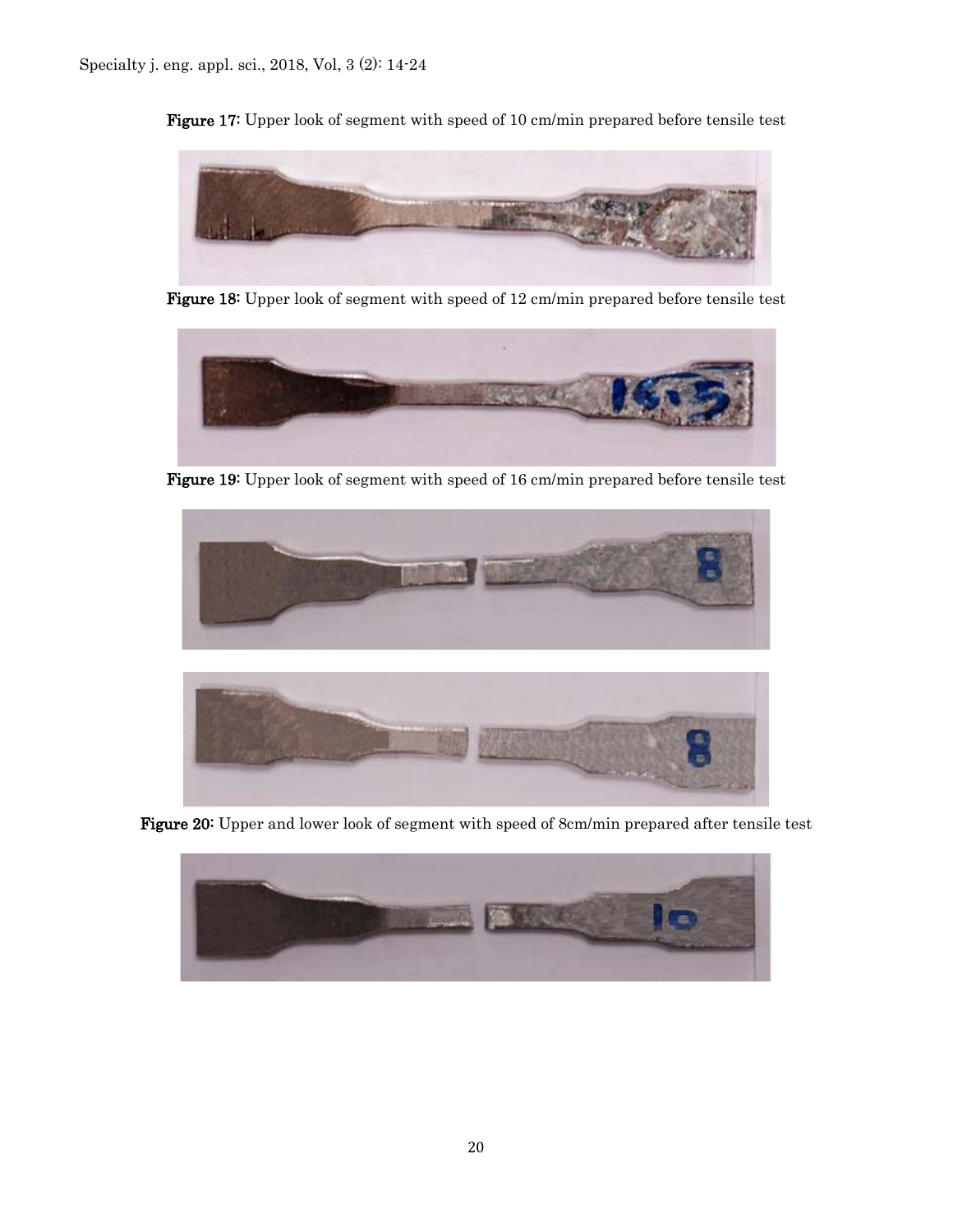

Figure 21: Upper and lower look of segment with speed of 10 cm/min prepared after tensile test



Figure 22: Upper and lower look of segment with speed of 12 cm/min prepared after tensile test



Figure 23: Upper and lower look of segment with speed of 16 cm/min prepared after tensile test

|     | $\sim$ 0.000 $\sim$ 1.000 0.000 0.000 0.000 0.000 0.000 0.000 0.000 0.000 0.000 0.000 0.000 0.000 0.000 0.000 0.000 0.000 0.000 0.000 0.000 0.000 0.000 0.000 0.000 0.000 0.000 0.000 0.000 0.000 0.000 0.000 0.000 0.000 0.000 0 |                               |                                                                                                  |                       |                 |  |  |  |  |  |
|-----|-----------------------------------------------------------------------------------------------------------------------------------------------------------------------------------------------------------------------------------|-------------------------------|--------------------------------------------------------------------------------------------------|-----------------------|-----------------|--|--|--|--|--|
| Row | Thickness*width<br>$A*B$ (mm*mm)                                                                                                                                                                                                  | area $S_0$ (mm <sup>2</sup> ) | Cross-sectional Resistance proof of Final resistance Place of incidence<br>offset $R_t$ 0.2% Mpa | of R <sub>m</sub> Mpa | of break        |  |  |  |  |  |
|     | $6.11 \times 3.0$                                                                                                                                                                                                                 | 18.33                         | 124                                                                                              | $150\,$               | WM (Weld Metal) |  |  |  |  |  |

Table 8: Results of tensile test with speed of (8 cm/min)

Table 9: Results of tensile test with speed of (10 cm/min)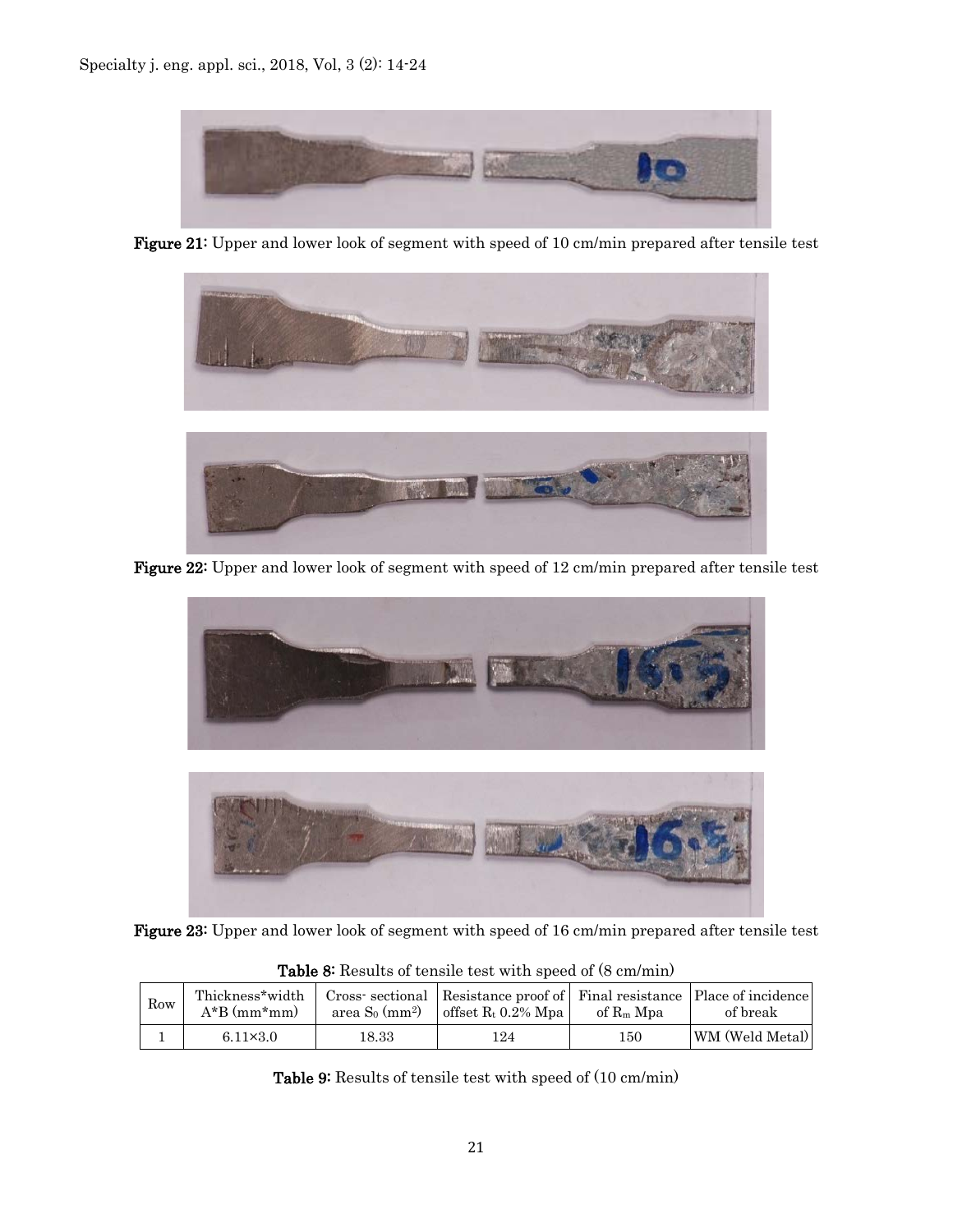| Row | Thickness*width<br>$A*B$ (mm*mm) | area S <sub>0</sub> (mm <sup>2</sup> ) | Cross-sectional Resistance proof of Final resistance of Place of incidence<br>offset $R_t$ 0.2% Mpa | $R_m$ Mpa | of break        |
|-----|----------------------------------|----------------------------------------|-----------------------------------------------------------------------------------------------------|-----------|-----------------|
|     | $6.07\times3.0$                  | 18.21                                  | 122                                                                                                 | 143       | WM (Weld Metal) |

| Row | Thickness*width   |                                        | Cross-sectional Resistance proof of Final resistance of Place of incidence |            |                 |
|-----|-------------------|----------------------------------------|----------------------------------------------------------------------------|------------|-----------------|
|     | $A*B$ (mm*mm)     | area S <sub>0</sub> (mm <sup>2</sup> ) | offset $R_t$ 0.2% Mpa                                                      | $R_m$ Mpa  | of break        |
|     | $6.45 \times 3.0$ | 19.35                                  | .20                                                                        | $^{136}\,$ | WM (Weld Metal) |

Table 11: Results of tensile test with speed of (16.5cm/min)

| Row | $A*B$ (mm*mm)     | area $\rm S_0$ (mm <sup>2</sup> ) | Thickness*width   Cross-sectional   Resistance proof of Final resistance of Place of incidence<br>offset $R_t$ 0.2% Mpa | $R_m$ Mpa | of break        |
|-----|-------------------|-----------------------------------|-------------------------------------------------------------------------------------------------------------------------|-----------|-----------------|
|     | $5.69 \times 3.0$ | 17.07                             | 118                                                                                                                     | 129       | WM (Weld Metal) |



Figure 24: Effect of welding speed on final resistance of connection



Figure 25: Samples selected for microhardness testing from different weld points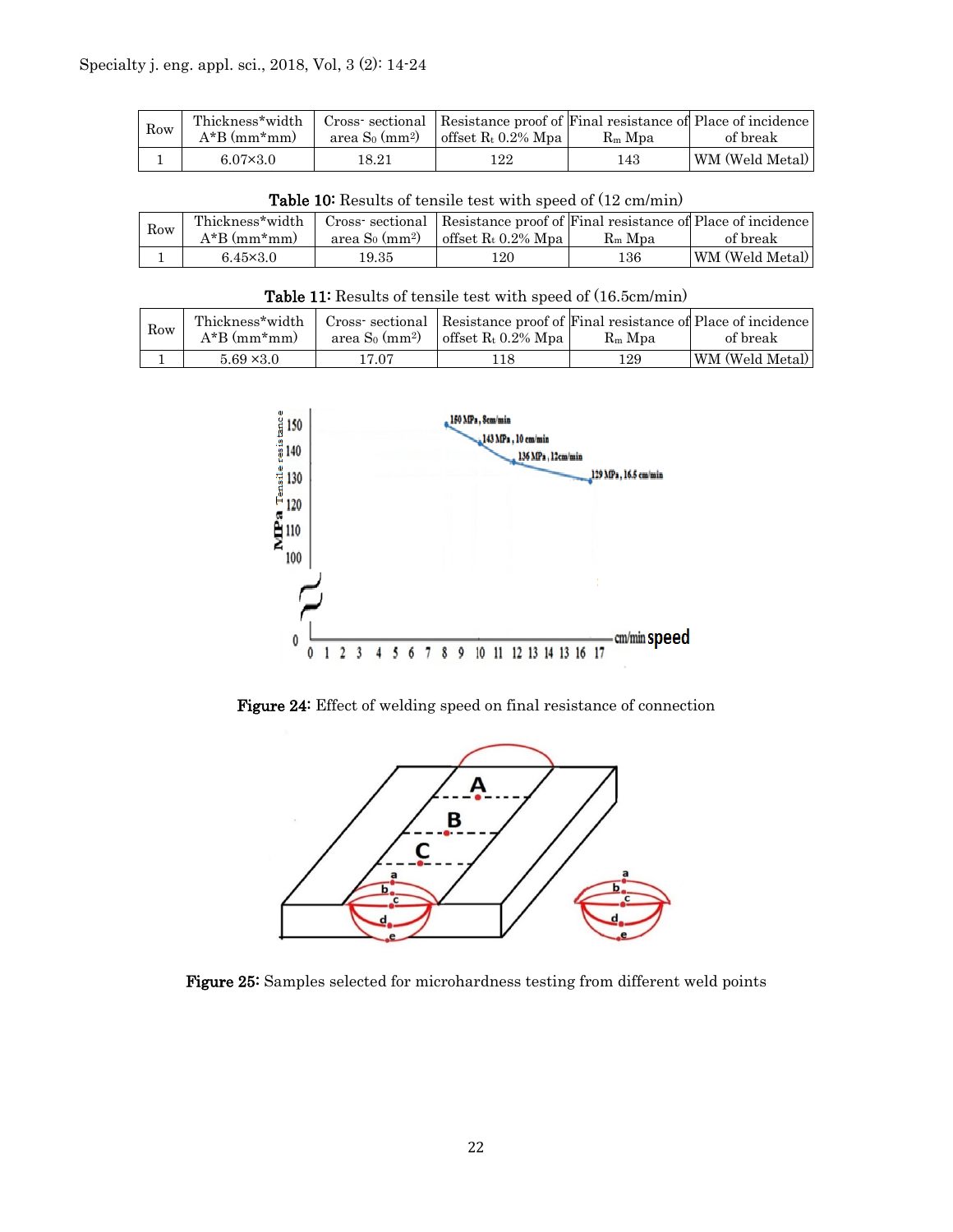

Figure 26: Mounted sample of microhardness testing



**Figure 27:** Chart of amount of microhardness at welding points with different speeds

#### Discussion and conclusion

Because the amount of Zn in the segment of Al 5A06 was 0.030% and in the filler of Al Si 4047 was <0.05; but it did not exist in SU 321 segment and for this reason, the melting point of steel is more than the one of AL and their connection is possible only by depressing the melting point of steel by its galvanization. So, by plating Zn on the steel, it was galvanized and by assimilating the melting point of two segments and the use of inert argon gas for the protection of welding quality, the AL 5A05 and SU 321 were connected by the use of welding machine that was most suitable for this connection (Pulse TIG). To access to the further efficiency and output rate, the speed of welding operations was changed from 80mm/s to 165mm/s That this affair is for the reason of reduction of the heat entered into the lower surfaces of weld pool and also the reduction of tiny fines and the tensile resistance of the connection. For solving this problem, the proper increasing current intensity was applied that was an effective factor in the input heat and also the formation of tiny fines in the weld pool; and for the reason of high soldering speed and current intensity and the inefficiency of low